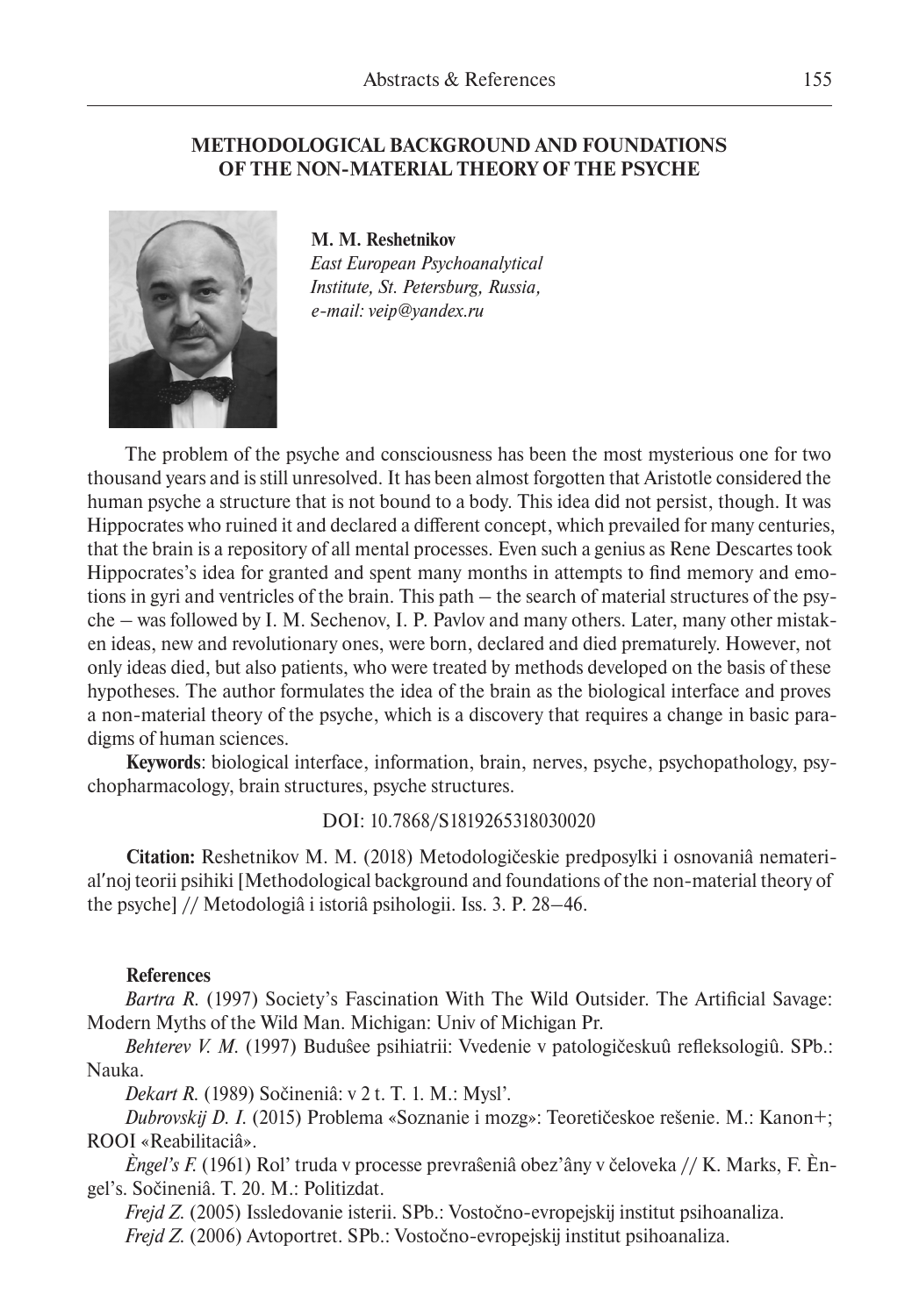*Gardner R. A., Gardner B. T.* (1980) Comparative psychology and language acquisition //

T. A. Sebok and J. U. Sebok (eds.) Speaking of Apes: A Critical Anthology of Two-Way Communication with Man. New York: Plenum Press. P. 287–329.

*Godfrua Ž.* (1996) Čto takoe psihologiâ: v 2 h t. T. 1. M.: Mir.

*Grimak L. P.* (1989) Rezervy čelovečeskoj psihiki. M.: Politizdat.

*Gubačev Û. M., Stabrovskij E. M.* (1981) Kliniko-fiziologičeskie osnovy psihosomatičeskih sootnošenij. L.: Medicina.

*Kaneman D.* (2013) Dumaj medlenno… rešaj bystro. M.: AST.

*Labori A.* (1974) Metaboličeskie i farmakologičeskie osnovy nejrofiziologii. M.: Medicina. *Lakan Ž.* (1995) Funkciâ i pole reči i âzyka v psihoanalize. Doklad na Rimskom Kongresse,

pročitannyj v Institute psihologii Rimskogo universiteta 26 i 27 sentâbrâ 1953 goda. M.: Gnozis. *Lapin I. P., Oxenkrag G. F.* (1969) Intensification of the central serotoninergic processes as

a possible determinant of thymoleptic effect. Lancet. № 1. P. 132–136.

Lenin V. I. (1967) Polnoe sobranie sočinenij. 4 e izd. T. 1. M.: Gosudarstvennoe izdatel'stvo političeskoj literatury.

*Lubovskij V. I.* (1978) Razvitie slovesnoj regulâcii dejstvij u detej (v norme i patologii). M.: Pedagogika.

*Luriâ A. R.* (1968) Malen'kaâ knižka o bol'šoj pamâti. M.: MGU.

Pavlov I. P. (1949) Polnoe sobranie trudov: v 5 t. T. III, kn. 1. M.-L.: Akademiâ nauk SSSR. *Petrovskij V. A.* (1992) Psihologiâ neadaptivnoj aktivnosti. M.: Gorbunok.

*Rešetnikov M. M.* (2008) Psihičeskoe rasstrojstvo. SPb.: Vostočno-evropejskij institut psihoanaliza, 2008.

*Rešetnikov M. M.* (2011) Kritičeskij postmaterializm v psihologii i psihiatrii // Nevrologičeskij vestnik. T. XLIII, vyp. 2. S. 66–69.

*Rešetnikov M. M.* (2018) Nematerial'naâ teoriâ psihiki // Forum molodyh učenyh. № 6  $(22)$ . S.  $1-7$ .

*Reshetnikov M. M.* (2017a) Problem of Relation between Brain and Mind in Physiology, Medicine and Psychology // J. of Psychiatry and Psychiatric Disorders. № 1 (6). P. 313–316.

*Reshetnikov M. M.* (2017b) What is the Psyche? What are we Curing? J. Anthropology. V. 6, № 3. P. 11–15.

*Reshetnikov M. M.* (2018a) During Two Thousand Years We Were Looking for the Psyche in a Wrong Place (Ideas Live Their Own Life) // International J. of Current Innovations in Advanced Research. V. 1, Is. 4 (August). P. 82–87.

*Reshetnikov M. M.* (2018b) Non-material Nature of the Psyche // Psychological Review. American Psychological Association. V. 125, Is. 6 (2). P. 1035–1047.

*Reshetnikov M. M.* (2018c) Non-Material Theory of the Psyche: Historical Prerequisites, Argumentation and Practical Implications // International J. Psychology & Psychological Research. V. 3, Is. 5. P. 1–7.

*Rizzolatti G., Fadiga L., Gallese V. and Fogassi L.* (1996) Premotor cortex and the recognition of motor actions // Cognitive Brain Research. № 3. P. 131–141.

*Rizzolatti G., Fogassi L., Gallese V.* (2006) Mirrors in the Mind // Scientific American Band. V. 295, № 5 (November). P. 30–37.

*Sečenov I. M.* (1953) Refleksy golovnogo mozga. M.: Ministerstvo prosveŝeniâ SSSR.

*Terehov P. G.* (1957) Iz istorii knigi I. M. Sečenova «Refleksy golovnogo mozga» (po arhivnym dannym) // I. M. Sečenov i materialističeskaâ psihologiâ / pod. red. S. L. Rubinštejna. M.: Akademiâ nauk SSSR, 1957. S. 55–109.

*Viner N.* (1968) Kibernetika ili upravlenie i svâz' v životnom i mašine. M.: Sovetskoe radio.